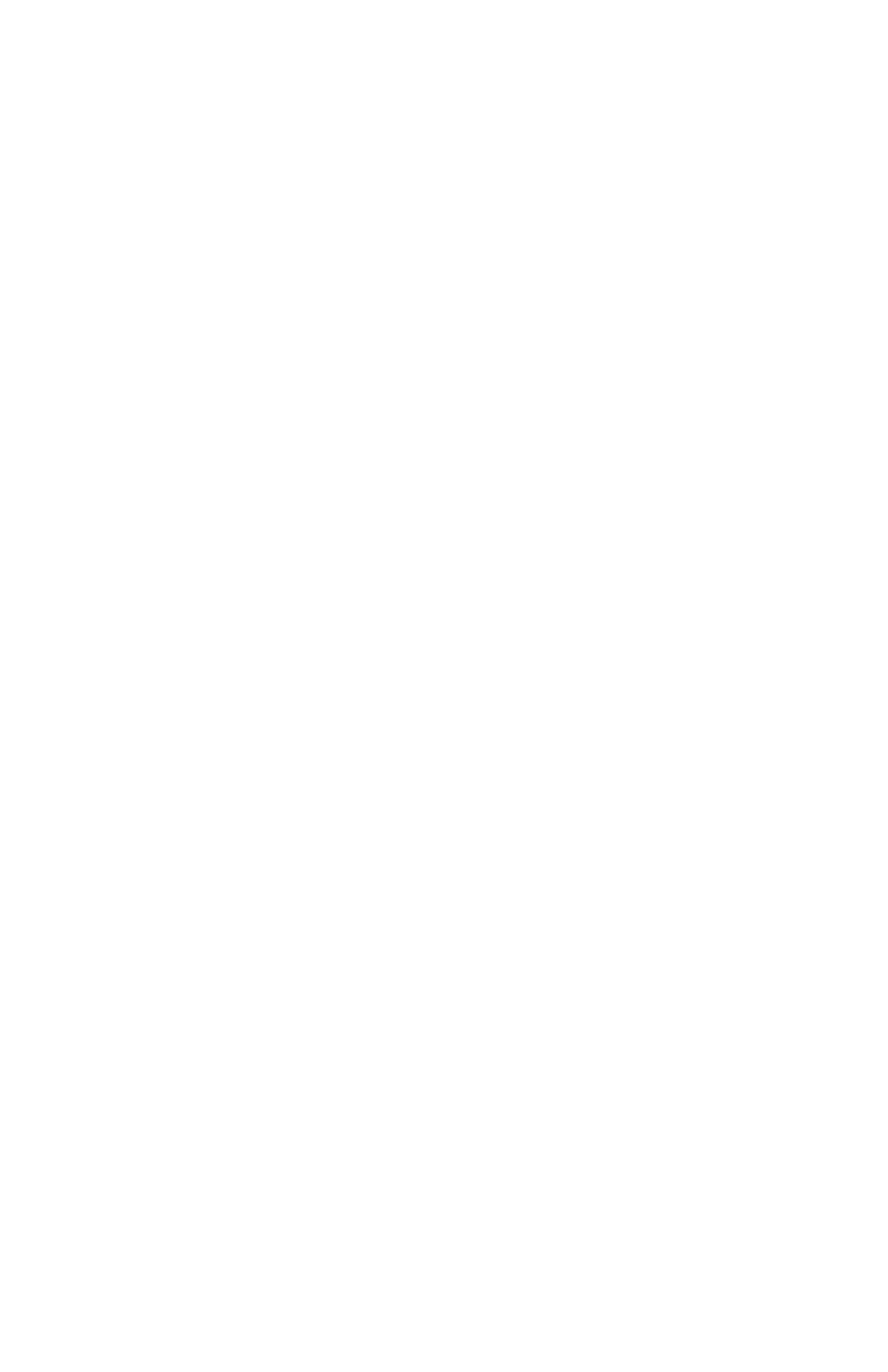# **DEVELOPING A HEALTHY PRAYER LIFE**

### 31 Meditations on Communing with God

James W. Beeke and Joel R. Beeke



Reformation Heritage Books Grand Rapids, Michigan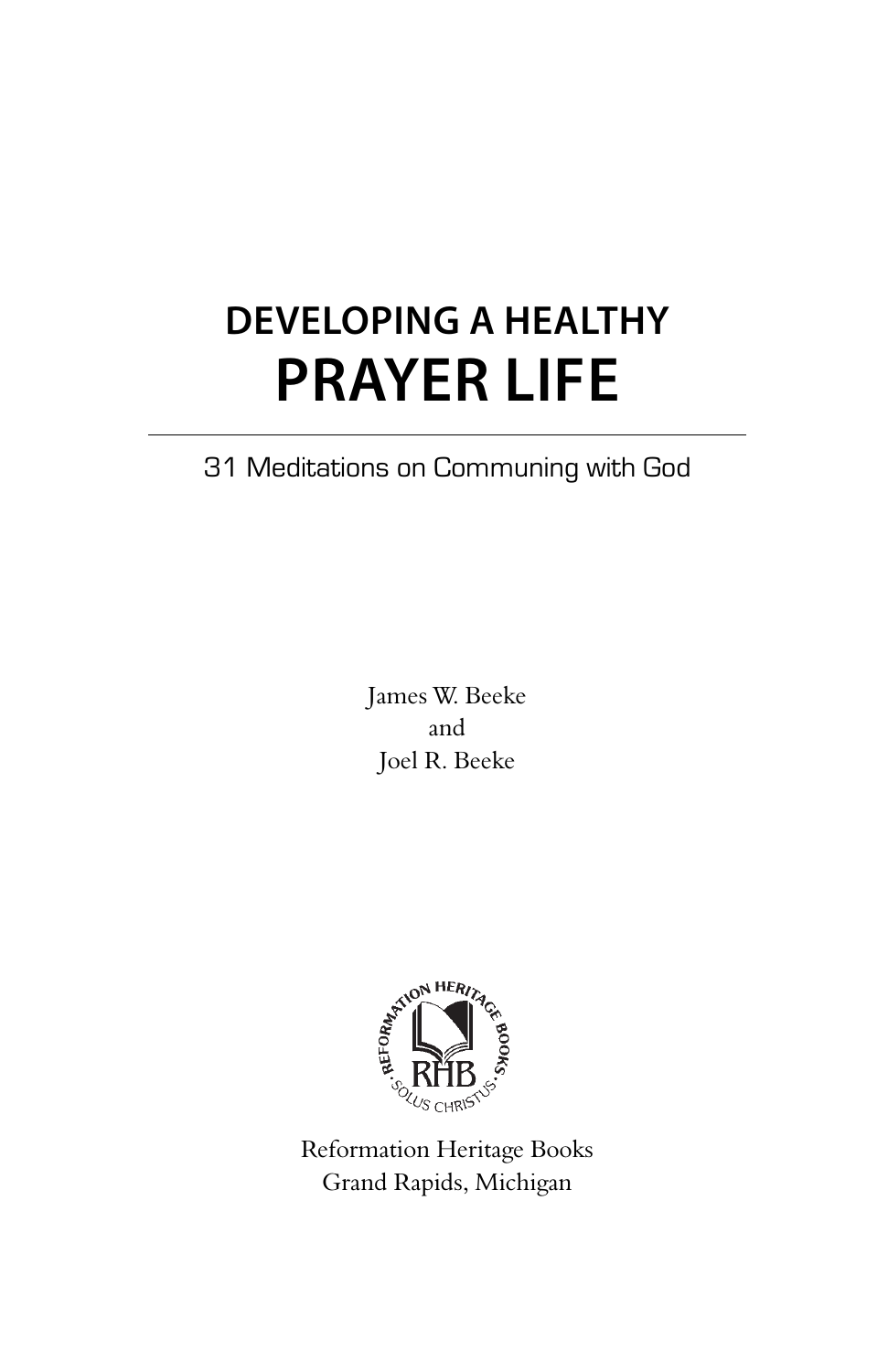*Developing a Healthy Prayer Life* ©2010 by James W. Beeke and Joel R. Beeke

Published by REFORMATION HERITAGE BOOKS 2965 Leonard St., NE Grand Rapids, MI 49525 616-977-0889 / Fax 616-285-3246 e-mail: orders@heritagebooks.org website: www.heritagebooks.org

Library of Congress Cataloging-in-Publication Data

Beeke, James W. Developing a healthy prayer life : 31 meditations on communing with God / James W. Beeke and Joel R. Beeke. p. cm. ISBN 978-1-60178-112-3 (pbk. : alk. paper) 1. Prayer—Christianity. I. Beeke, Joel R., 1952- II. Title. BV210.3.B44 2010 248.3'2—dc22

2010043085

*For additional Reformed literature, both new and used, request a free book list from Reformation Heritage Books at the above address.*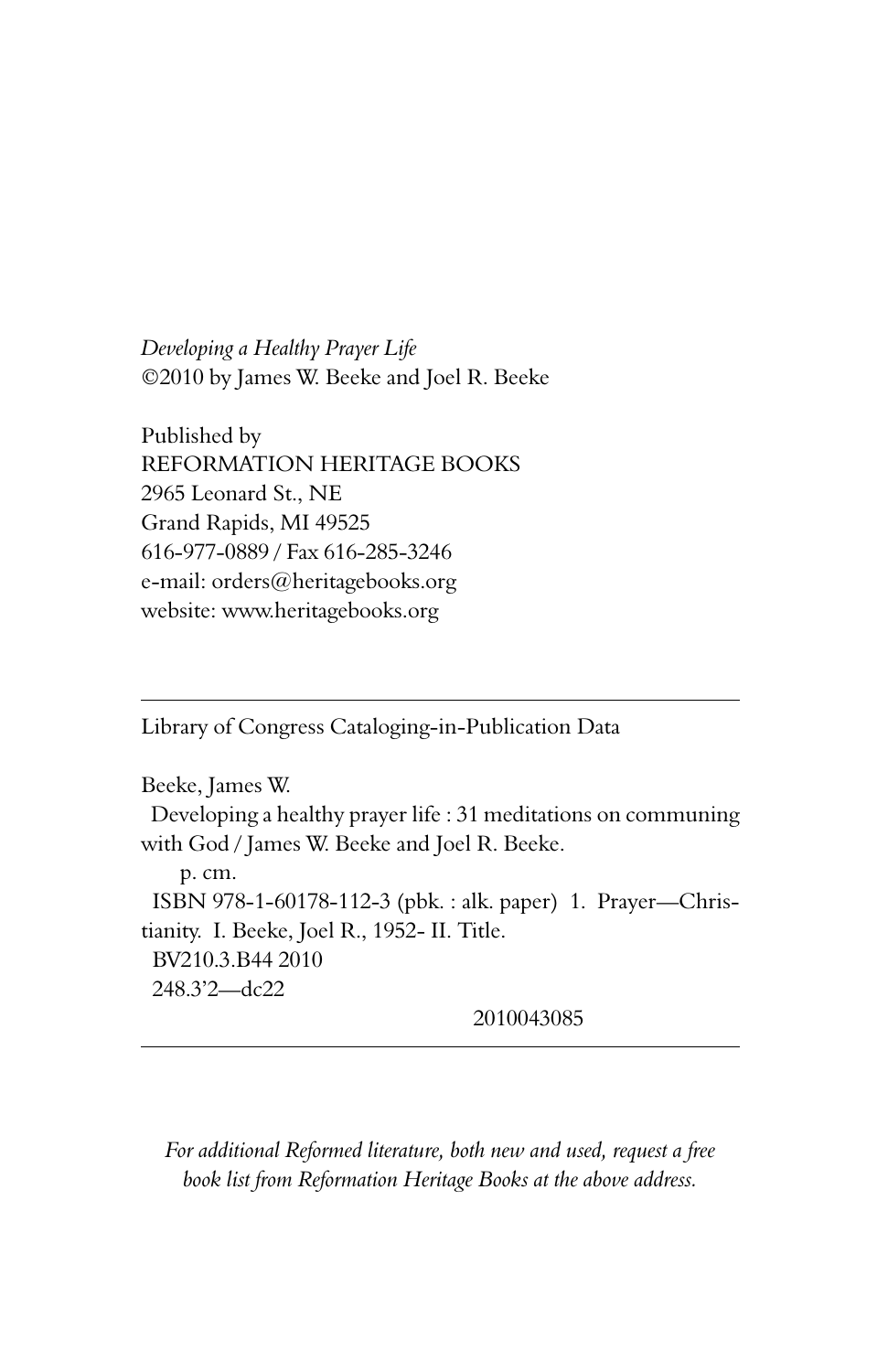## **CONTENTS**

| Introduction: What Is Prayer?     | $\overline{\mathbf{x}}$ |
|-----------------------------------|-------------------------|
|                                   | $\mathbf{1}$            |
| 2. Pray in Christ's Name          | $\overline{4}$          |
|                                   | 7                       |
|                                   | 10                      |
|                                   | 13                      |
|                                   | 16                      |
|                                   | 18                      |
| 8. Pray Waiting upon God          | 21                      |
|                                   |                         |
| 10. Pray Perseveringly            | 29                      |
| 11. Pray Thankfully               | -33                     |
| 12. Wrestling in Prayer           | 37                      |
| 13. Waiting for Answers to Prayer | 40                      |
|                                   | 43                      |
|                                   | 46                      |
|                                   | 49                      |
|                                   | 52                      |
|                                   | 55                      |
|                                   |                         |
|                                   |                         |
|                                   |                         |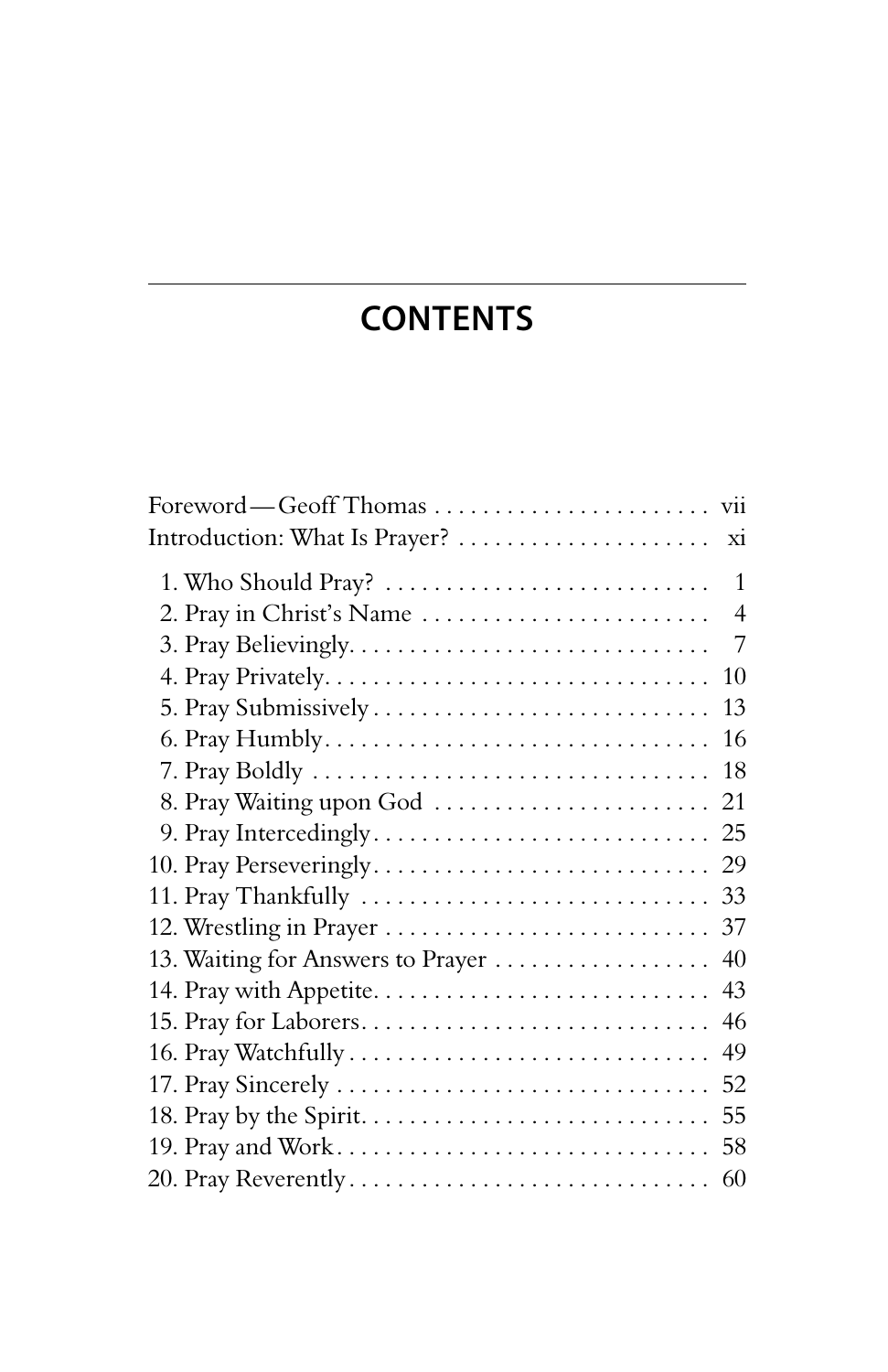| $\overline{vi}$ | Developing a Healthy Prayer Life |  |
|-----------------|----------------------------------|--|
|                 |                                  |  |
|                 |                                  |  |
|                 |                                  |  |
|                 |                                  |  |
|                 |                                  |  |
|                 |                                  |  |
|                 |                                  |  |
|                 |                                  |  |
|                 |                                  |  |
|                 |                                  |  |
|                 |                                  |  |
|                 |                                  |  |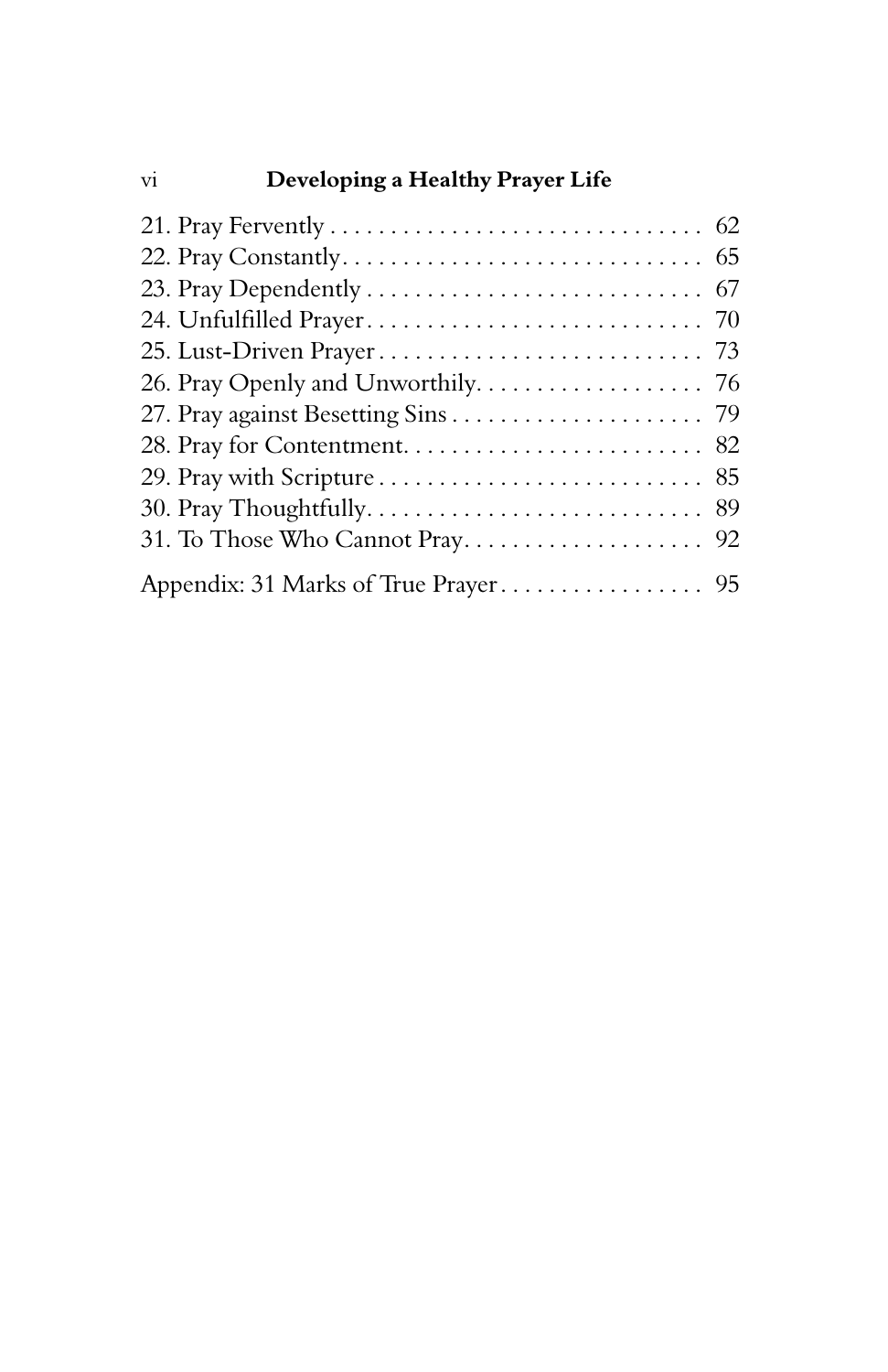## **FOREWORD**

I wish this book had fallen into my hands fifty years ago when I was a young Christian, but now I have it and have profited from it, realizing that its lessons, basic, true, and energizing, are relevant for disciples of the Lord Jesus at every age. I am thinking this moment of a housewife to whom I spoke earlier this week. She has just begun to attend the congregation and has the simplest faith. She is beginning to read Christian books; she is strong in her moral convictions, but her understanding of the faith is only beginning to be shaped. I promised that I would give five Christian books to her to help her first steps in this new pilgrimage. This book will certainly be one of them.

Alexander Whyte once said that if you wanted to humble a Christian you asked him about his praying. Ah, yes. One chats on about praying, its challenge and our struggles, but even today, as our journey draws to a close, we feel like a man picking up a pebble on the shores of a vast ocean. How little we know of communion with Father, Son, and Holy Spirit! We can define what prayer is. We can make our confession in the words of that immense statement, "It is impotence reaching out to omnipotence." Yet we are not left to stumble on blindly and find our own way. There is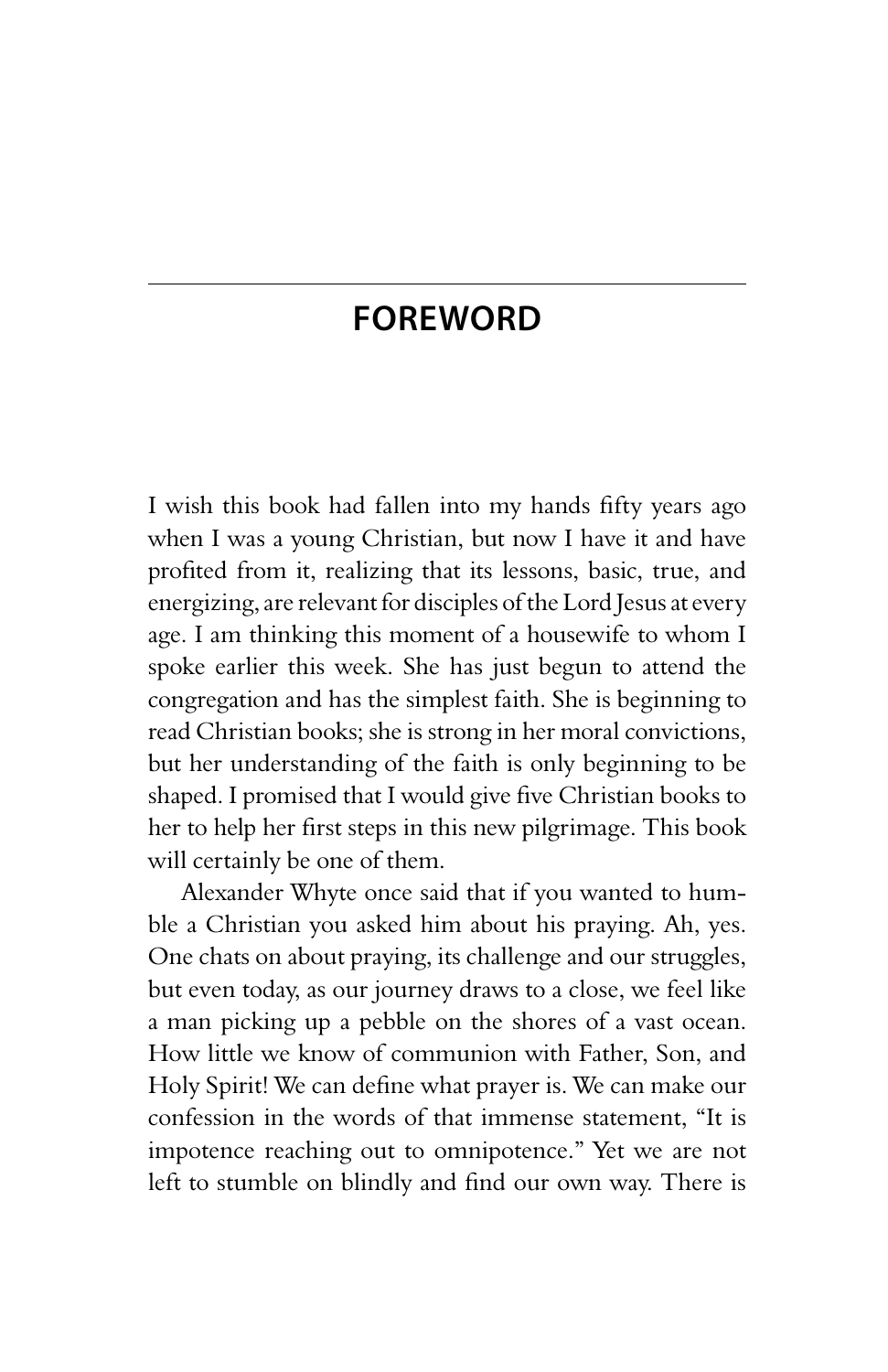#### viii **Developing a Healthy Prayer Life**

much instruction in the Bible's plain teaching on the nature of praying, warnings about hypocritical praying, and the examples of the psalmists, the apostles, and our Lord Himself. After the way of salvation, the theme most common in Scripture is the nature of true praying. Why is all this full detail given us if we did not need to be educated, strengthened, and stimulated to pray and not grow weary?

The cry from so many congregations is that the pulpit should be simpler. True, but not at the cost of simplistic repetition, wearying the people of God, telling the congregation what they have long known with no fresh stimulation. That is bad instruction. Should there not be one fresh thought in each sermon? Is that too much to ask? That is where this book is deceptive. Its stated aim is the instruction and encouragement of new Christians in their praying, and in this it succeeds admirably. The authors say, in effect, "We write to you, dear children, because you have known the Father" (1 John 2:13). But in speaking to them, their parents in the faith, old, mature Christians, overhear as it were, read, and are much helped as I have been.

I thank God for this book, and am glad that it will be the beginning of a new series of books, each of which contains thirty-one short meditations on a given subject—sufficient for a month's worth of daily devotionals. I hope that future books in this series will maintain the same standard of warmth, freshness, and lucidity, eminently suited to take the new-born generation of believers through the twentyfirst century. I pray that this and future books will be greatly used, and become a classic series for new believers.

I pray that God will use *Developing a Healthy Prayer Life*  exceedingly abundantly above what I am thinking now. The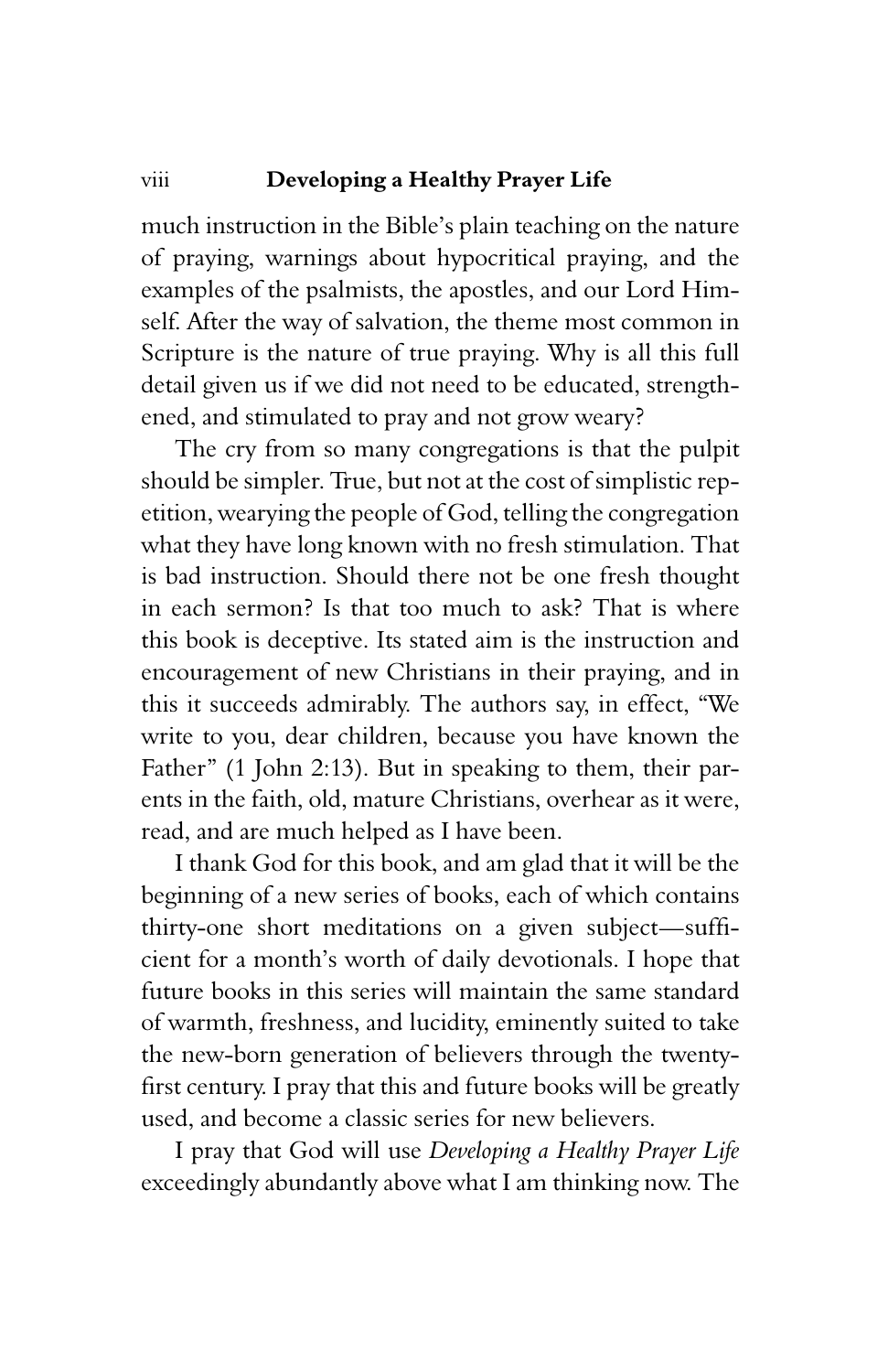#### **Foreword** ix

authors have vast experience in Christian nurture and communication. I have nothing but hope that since they have been given by Heaven (I believe) a conviction of the need for such plain, affectionate books and the grace to write them, that God the Holy Spirit will take and use them for the good of His people this whole world over.

— GEOFF THOMAS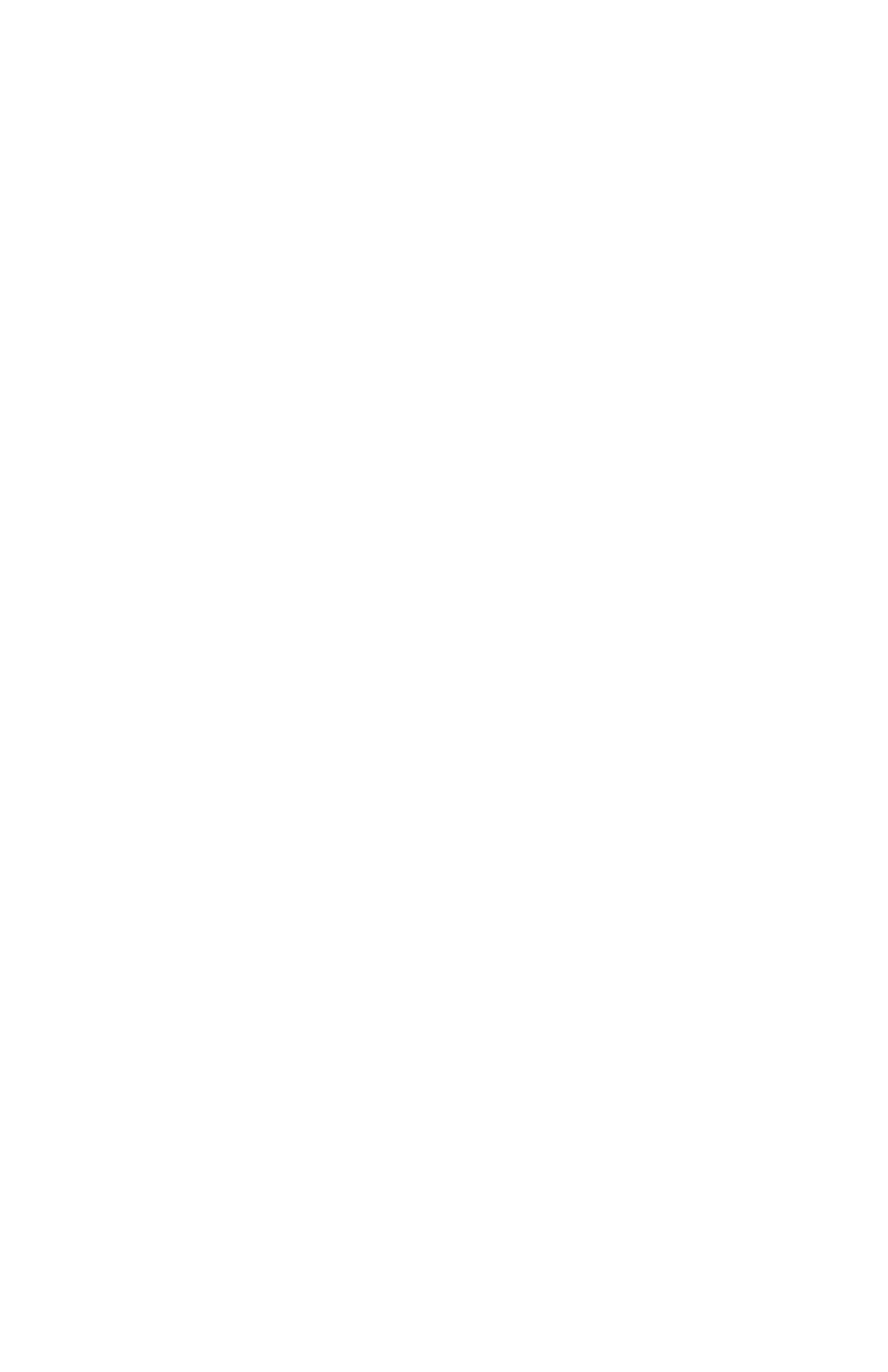Introduction

### **WHAT IS PRAYER?**

You are about to embark on a journey through a most important part of Christian life and experience, the development of a healthy prayer life. So what is prayer?

Prayer is the act of forging a connection between two specific points: our human needs and the resources of God offered to us in Christ. You can start at either point, and reach to the other in prayer.

True Christians have discovered that God, in Christ, offers them grace, mercy, pardon, peace, life, and love. This is revealed in the gospel, or "good news" of Jesus Christ  $(2$  Pet. 1:2–4). And true Christians have experienced how much they need these things; indeed, how the heart cries out for them in prayer (Ps. 84:2).

Prayer identifies the desires of the heart and expresses them to God. It can be silent or spoken. It can be as simple as "God be merciful to me a sinner" (Luke 18:13) or as detailed as the high-priestly prayer of Christ (John 17), in which He poured out everything He wants God the Father to give to those who believe in the Lord Jesus Christ. It can even take the form of a song. The Psalms are called "the prayers of David" (Ps. 72:20).

Christian prayer embraces God's will as revealed in Scripture for its rule or guide. The goal is to ask for things